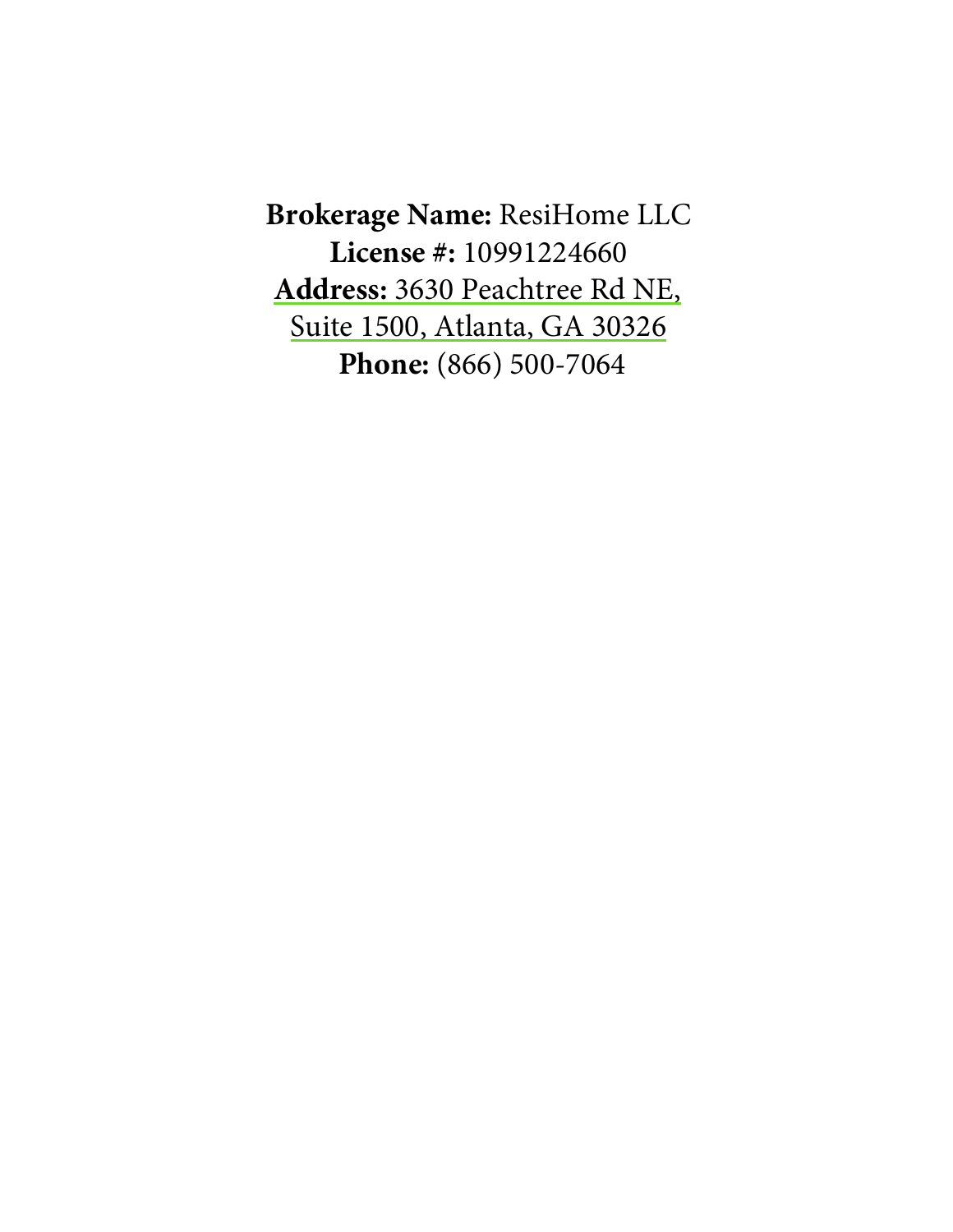

New York State DEPARTMENT OF STATE Division of Licensing Services

P.O. Box 22001 Customer Service: (518) 474-4429 Albany, NY 12201-2001 www.dos.state.ny.us

#### New York State Disclosure Form for Landlord and Tenant

## THIS IS NOT A CONTRACT

*New York State law requires real estate licensees who are acting as agents of landlords and tenants of real property to advise the potential landlords and tenants with whom they work of the nature of their agency relationship and the rights and obligations it creates. This disclosure will help you to make informed choices about your relationship with the real estate broker and its sales agents.*

*Throughout the transaction you may receive more than one disclosure form. The law may require each agent assisting in the transaction to present you with this disclosure form. A real estate agent is a person qualified to advise about real estate.*

*If you need legal, tax or other advice, consult with a professional in that field.*

## **Disclosure Regarding Real Estate Agency Relationships**

## **Landlord's Agent**

A landlord's agent is an agent who is engaged by a landlord to represent the landlord's interest. The landlord's agent does this by securing a tenant for the landlord's apartment or house at a rent and on terms acceptable to the landlord. A landlord's agent has, without limitation, the following fiduciary duties to the landlord: reasonable care, undivided loyalty, confidentiality, full disclosure, obedience and duty to account. A landlord's agent does not represent the interests of the tenant. The obligations of a landlord's agent are also subject to any specific provisions set forth in an agreement between the agent and the landlord. In dealings with the tenant, a landlord's agent should (a) exercise reasonable skill and care in performance of the agent's duties; (b) deal honestly, fairly and in good faith; and (c) disclose all facts known to the agent materially affecting the value or desirability of property, except as otherwise provided by law.

## **Tenant's Agent**

A tenant's agent is an agent who is engaged by a tenant to represent the tenant's interest. The tenant's agent does this by negotiating the rental or lease of an apartment or house at a rent and on terms acceptable to the tenant. A tenant's agent has, without limitation, the following fiduciary duties to the tenant: reasonable care, undivided loyalty, confidentiality, full disclosure, obedience and duty to account. A tenant's agent does not represent the interest of the landlord. The obligations of a tenant's agent are also subject to any specific provisions set forth in an agreement between the agent and the tenant. In dealings with the landlord, a tenant's agent should (a) exercise reasonable skill and care in performance of the agent's duties; (b) deal honestly, fairly and in good faith; and (c) disclose all facts known to the agent materially affecting the tenant's ability and/or willingness to perform a contract to rent or lease landlord's property that are not consistent with the agent's fiduciary duties to the tenant. **EXCLUSIVE CONSULTER CONSULTER CONSULTER CONSULTER CONSULTER CONSULTER CONSULTER CONSULTER CONSULTER CONSULTER CONSULTER CONSULTER CONSULTER CONSULTER CONSULTER CONSULTER CONSULTER CONSULTER CONSULTER CONSULTER CONSULTER** 

## **Broker's Agents**

A broker's agent is an agent that cooperates or is engaged by a listing agent or a tenant's agent (but does not work for the same firm as the listing agent or tenant's agent) to assist the listing agent or tenant's agent in locating a property to rent or lease for the listing agent's landlord or the tenant agent's tenant. The broker's agent does not have a direct relationship with the tenant or landlord and the tenant or landlord can not provide instructions or direction directly to the broker's agent. The tenant and the landlord therefore do not have vicarious liability for the acts of the broker's agent. The listing agent or tenant's agent do provide direction and instruction to the broker's agent and therefore the listing agent or tenant's agent will have liability for the acts of the broker's agent.

## **Dual Agent**

A real estate broker may represent both the tenant and the landlord if both the tenant and landlord give their in-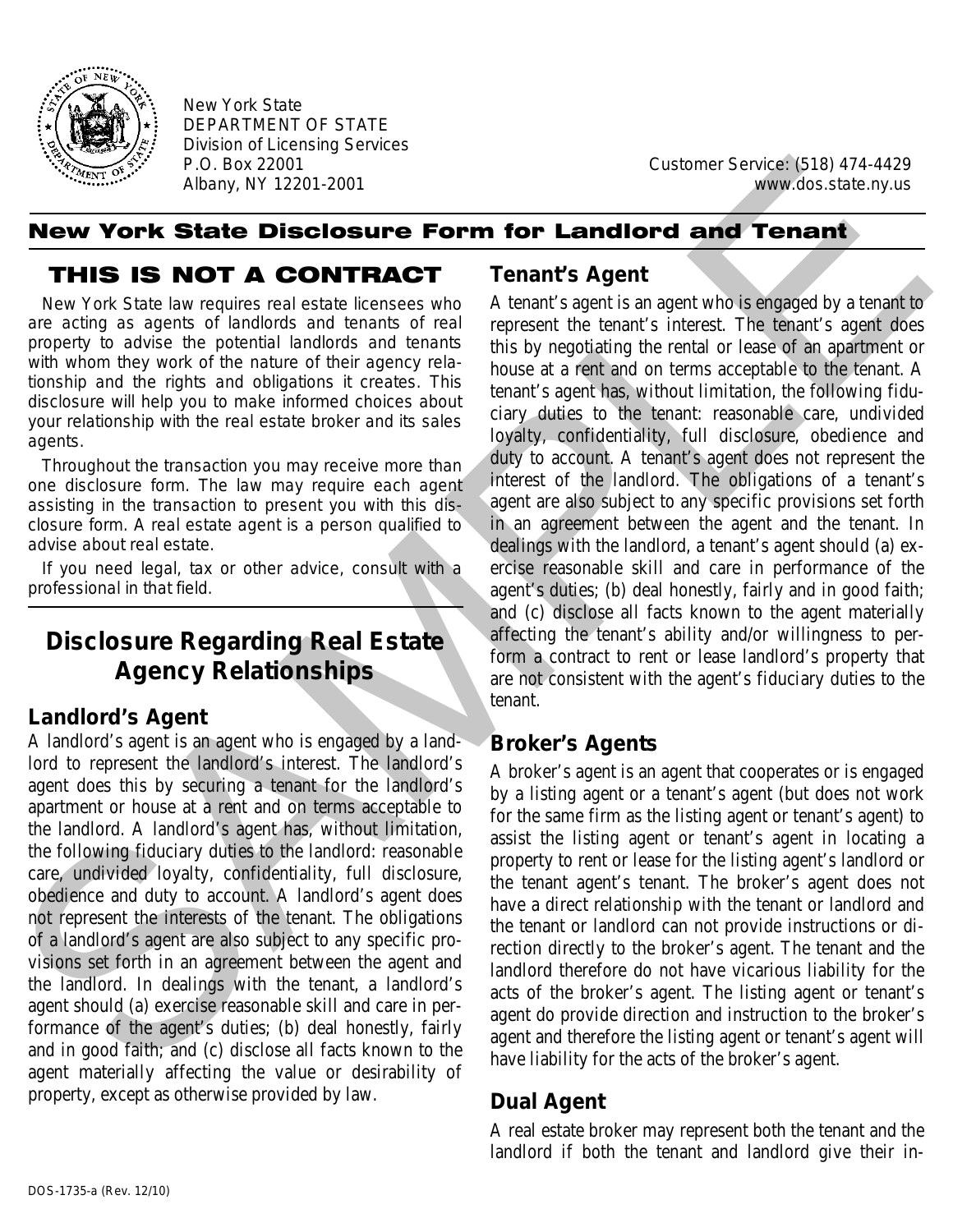formed consent in writing. In such a dual agency situation, the agent will not be able to provide the full range of fiduciary duties to the landlord and the tenant. The obligations of an agent are also subject to any specific provisions set forth in an agreement between the agent, and the tenant and landlord. An agent acting as a dual agent must explain carefully to both the landlord and tenant that the agent is acting for the other party as well. The agent should also explain the possible effects of dual representation, including that by consenting to the dual agency relationship the landlord and tenant are giving up their right to undivided loyalty. A landlord and tenant should carefully consider the possible consequences of a dual agency relationship before agreeing to such representation. A landlord or tenant may provide advance informed consent to dual agency by indicating the same on this form.

#### **Dual Agent with Designated Sales Agents**

a sales agent to represent the tenant and another sales agent to represent the landlord. A sales agent works under the supervision of the real estate broker. With the informed consent in writing of the tenant and the landlord, the designated sales agent for the tenant will function as the tenant's agent representing the interests of and advocating on behalf of the tenant and the designated sales agent for the landlord will function as the landlord's agent representing the interests of and advocating on behalf of the landlord in the negotiations between the tenant and the landlord. A designated sales agent cannot provide the full range of fiduciary duties to the landlord or tenant. The designated sales agent must explain that like the dual agent under whose supervision they function, they cannot provide undivided loyalty. A landlord or tenant should carefully consider the possible consequences of a dual agency relationship with designated sales agents before agreeing to such representation. A landlord or tenant may provide advance informed consent to dual agency with designated sales agents by indicating the same on this form.

| sions set forth in an agreement between the agent, and the<br>tenant and landlord. An agent acting as a dual agent must<br>explain carefully to both the landlord and tenant that the<br>agent is acting for the other party as well. The agent<br>should also explain the possible effects of dual represen-<br>tation, including that by consenting to the dual agency<br>relationship the landlord and tenant are giving up their<br>right to undivided loyalty. A landlord and tenant should<br>carefully consider the possible consequences of a dual<br>agency relationship before agreeing to such representa-<br>tion. A landlord or tenant may provide advance informed<br>consent to dual agency by indicating the same on this<br>form. | the designated sales agent for the tenant will function as<br>the tenant's agent representing the interests of and advo-<br>cating on behalf of the tenant and the designated sales<br>agent for the landlord will function as the landlord's<br>agent representing the interests of and advocating on be-<br>half of the landlord in the negotiations between the tenant<br>and the landlord. A designated sales agent cannot provide<br>the full range of fiduciary duties to the landlord or tenant.<br>The designated sales agent must explain that like the dual<br>agent under whose supervision they function, they cannot<br>provide undivided loyalty. A landlord or tenant should<br>carefully consider the possible consequences of a dual<br>agency relationship with designated sales agents before<br>agreeing to such representation. A landlord or tenant may |
|----------------------------------------------------------------------------------------------------------------------------------------------------------------------------------------------------------------------------------------------------------------------------------------------------------------------------------------------------------------------------------------------------------------------------------------------------------------------------------------------------------------------------------------------------------------------------------------------------------------------------------------------------------------------------------------------------------------------------------------------------|-------------------------------------------------------------------------------------------------------------------------------------------------------------------------------------------------------------------------------------------------------------------------------------------------------------------------------------------------------------------------------------------------------------------------------------------------------------------------------------------------------------------------------------------------------------------------------------------------------------------------------------------------------------------------------------------------------------------------------------------------------------------------------------------------------------------------------------------------------------------------------|
| <b>Dual Agent with Designated Sales Agents</b><br>If the tenant and the landlord provide their informed con-<br>sent in writing, the principals and the real estate broker<br>who represents both parties as a dual agent may designate                                                                                                                                                                                                                                                                                                                                                                                                                                                                                                            | provide advance informed consent to dual agency with<br>designated sales agents by indicating the same on this<br>form.                                                                                                                                                                                                                                                                                                                                                                                                                                                                                                                                                                                                                                                                                                                                                       |
| This form was provided to me by                                                                                                                                                                                                                                                                                                                                                                                                                                                                                                                                                                                                                                                                                                                    | (print name of licensee) of                                                                                                                                                                                                                                                                                                                                                                                                                                                                                                                                                                                                                                                                                                                                                                                                                                                   |
| (print name of company, firm or brokerage), a licensed real estate broker acting in the interest of the:                                                                                                                                                                                                                                                                                                                                                                                                                                                                                                                                                                                                                                           |                                                                                                                                                                                                                                                                                                                                                                                                                                                                                                                                                                                                                                                                                                                                                                                                                                                                               |
| Landlord as a (check relationship below)                                                                                                                                                                                                                                                                                                                                                                                                                                                                                                                                                                                                                                                                                                           | Tenant as a (check relationship below)                                                                                                                                                                                                                                                                                                                                                                                                                                                                                                                                                                                                                                                                                                                                                                                                                                        |
| Landlord's agent                                                                                                                                                                                                                                                                                                                                                                                                                                                                                                                                                                                                                                                                                                                                   | Tenant's agent                                                                                                                                                                                                                                                                                                                                                                                                                                                                                                                                                                                                                                                                                                                                                                                                                                                                |
| Broker's agent<br>Dual agent                                                                                                                                                                                                                                                                                                                                                                                                                                                                                                                                                                                                                                                                                                                       | Broker's agent                                                                                                                                                                                                                                                                                                                                                                                                                                                                                                                                                                                                                                                                                                                                                                                                                                                                |
| For advance informed consent to either dual agency or dual agency with designated sales agents complete section below:                                                                                                                                                                                                                                                                                                                                                                                                                                                                                                                                                                                                                             | Dual agent with designated sales agent                                                                                                                                                                                                                                                                                                                                                                                                                                                                                                                                                                                                                                                                                                                                                                                                                                        |
| Advance informed consent dual agency                                                                                                                                                                                                                                                                                                                                                                                                                                                                                                                                                                                                                                                                                                               |                                                                                                                                                                                                                                                                                                                                                                                                                                                                                                                                                                                                                                                                                                                                                                                                                                                                               |
| ) Advance informed consent to dual agency with designated sales agents                                                                                                                                                                                                                                                                                                                                                                                                                                                                                                                                                                                                                                                                             |                                                                                                                                                                                                                                                                                                                                                                                                                                                                                                                                                                                                                                                                                                                                                                                                                                                                               |
|                                                                                                                                                                                                                                                                                                                                                                                                                                                                                                                                                                                                                                                                                                                                                    |                                                                                                                                                                                                                                                                                                                                                                                                                                                                                                                                                                                                                                                                                                                                                                                                                                                                               |
| represent the tenant; and <b>Network Constructed</b> Let be appointed to represent the seller in this transaction.                                                                                                                                                                                                                                                                                                                                                                                                                                                                                                                                                                                                                                 |                                                                                                                                                                                                                                                                                                                                                                                                                                                                                                                                                                                                                                                                                                                                                                                                                                                                               |
| (I) (We) example acknowledge receipt of a copy of this disclosure                                                                                                                                                                                                                                                                                                                                                                                                                                                                                                                                                                                                                                                                                  |                                                                                                                                                                                                                                                                                                                                                                                                                                                                                                                                                                                                                                                                                                                                                                                                                                                                               |
| form: signature of $\{\}$ } Landlord(s) and/or $\{\}$ } Tenant(s):                                                                                                                                                                                                                                                                                                                                                                                                                                                                                                                                                                                                                                                                                 |                                                                                                                                                                                                                                                                                                                                                                                                                                                                                                                                                                                                                                                                                                                                                                                                                                                                               |
|                                                                                                                                                                                                                                                                                                                                                                                                                                                                                                                                                                                                                                                                                                                                                    |                                                                                                                                                                                                                                                                                                                                                                                                                                                                                                                                                                                                                                                                                                                                                                                                                                                                               |
|                                                                                                                                                                                                                                                                                                                                                                                                                                                                                                                                                                                                                                                                                                                                                    |                                                                                                                                                                                                                                                                                                                                                                                                                                                                                                                                                                                                                                                                                                                                                                                                                                                                               |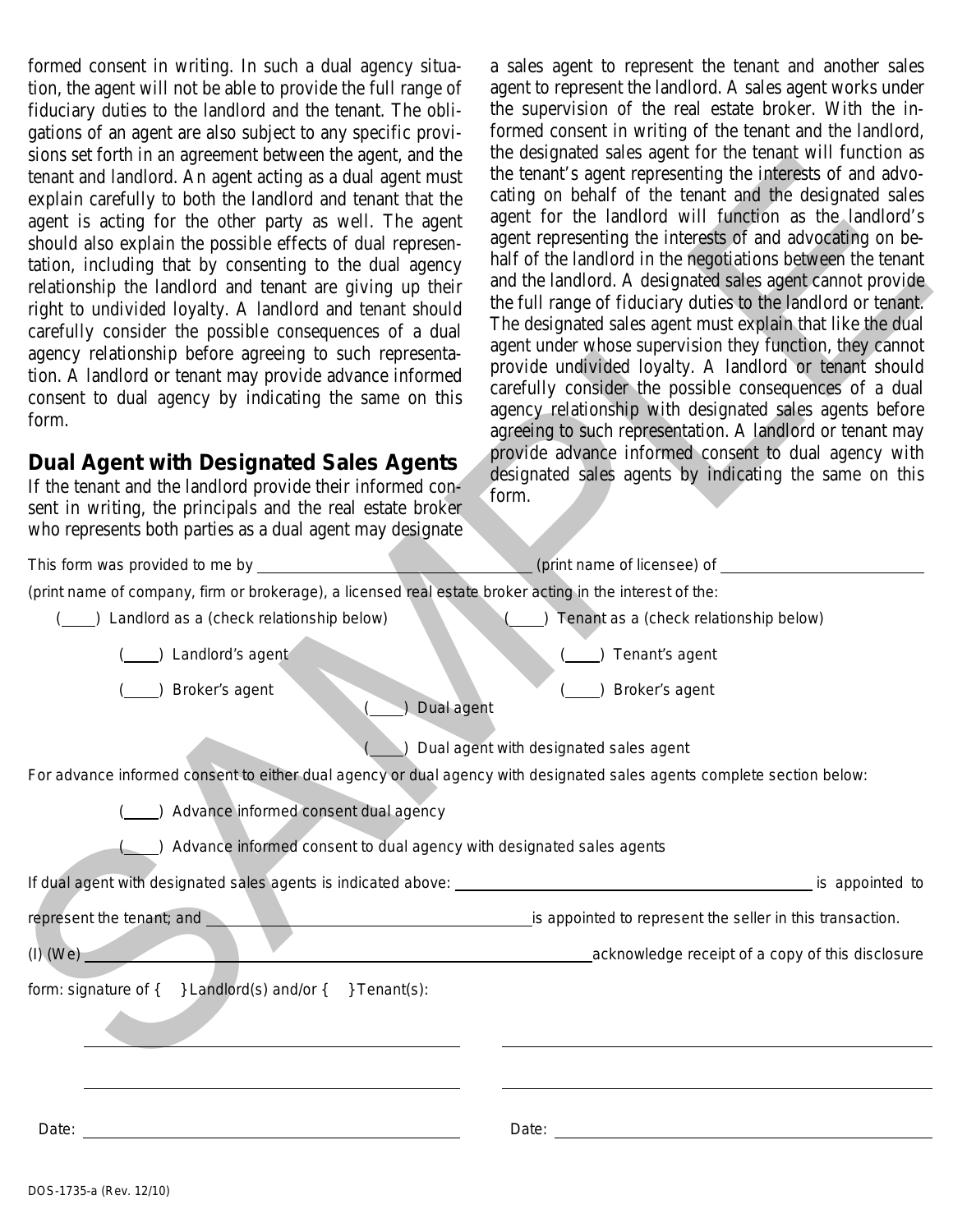

# **Division of Licensing Services**

New York State **Division of Consumer Rights** (888) 392-3644

# **New York State Housing Discrimination Disclosure Form**

Federal, State and local Fair Housing Laws provide comprehensive protections from discrimination in housing. It is unlawful for any property owner, landlord, property manager or other person who sells, rents or leases housing, to discriminate based on certain protected characteristics, which include, but are not limited to **race, creed, color, national origin, sexual orientation, gender identity or expression, military status, sex, age, disability, marital status, lawful source of income or familial status.** Real estate professionals must also comply with all Fair Housing Laws. New York State Housing Discrimination Disclosure Form<br>
Federal, State and local Fair Housing Laws provide comprehensive protections from discrimination in<br>
headers and local Fair Housing Laws provide comprehensive protecti

#### **Real estate brokers and real estate salespersons, and their employees and agents violate the Law if they:**

- Discriminate based on any protected characteristic when negotiating a sale, rental or lease, including representing that a property is not available when it is available.
- Negotiate discriminatory terms of sale, rental or lease, such as stating a different price because of race, national origin or other protected characteristic.
- Discriminate based on any protected characteristic because it is the preference of a seller or landlord.
- Discriminate by "steering" which occurs when a real estate professional guides prospective buyers or renters towards or away from certain neighborhoods, locations or buildings, based on any protected characteristic.
- Discriminate by "blockbusting" which occurs when a real estate professional represents that a change has occurred or may occur in future in the composition of a block, neighborhood or area, with respect to any protected characteristics, and that the change will lead to undesirable consequences for that area, such as lower property values, increase in crime, or decline in the quality of schools.
- Discriminate by pressuring a client or employee to violate the Law.
- Express any discrimination because of any protected characteristic by any statement, publication, advertisement, application, inquiry or any Fair Housing Law record.

## **YOU HAVE THE RIGHT TO FILE A COMPLAINT**

**If you believe you have been the victim of housing discrimination** you should file a complaint with the New York State Division of Human Rights (DHR). Complaints may be filed by:

- Downloading a complaint form from the DHR website: www.dhr.ny.gov;
- Stop by a DHR office in person, or contact one of the Division's offices, by telephone or by mail, to obtain a complaint form and/or other assistance in filing a complaint. A list of office locations is available online at: https://dhr.ny.gov/contact-us, and the Fair Housing HOTLINE at (844)-862-8703.

You may also file a complaint with the NYS Department of State, Division of Licensing Services. Complaints may be filed by:

- Downloading a complaint form from the Department of State's website https://www.dos.ny.gov/licensing/complaint\_links.html
- Stop by a Department's office in person, or contact one of the Department's offices, by telephone or by mail, to obtain a complaint form.
- Call the Department at (518) 474-4429.

There is no fee charged to you for these services. It is unlawful for anyone to retaliate against you for filing a complaint.